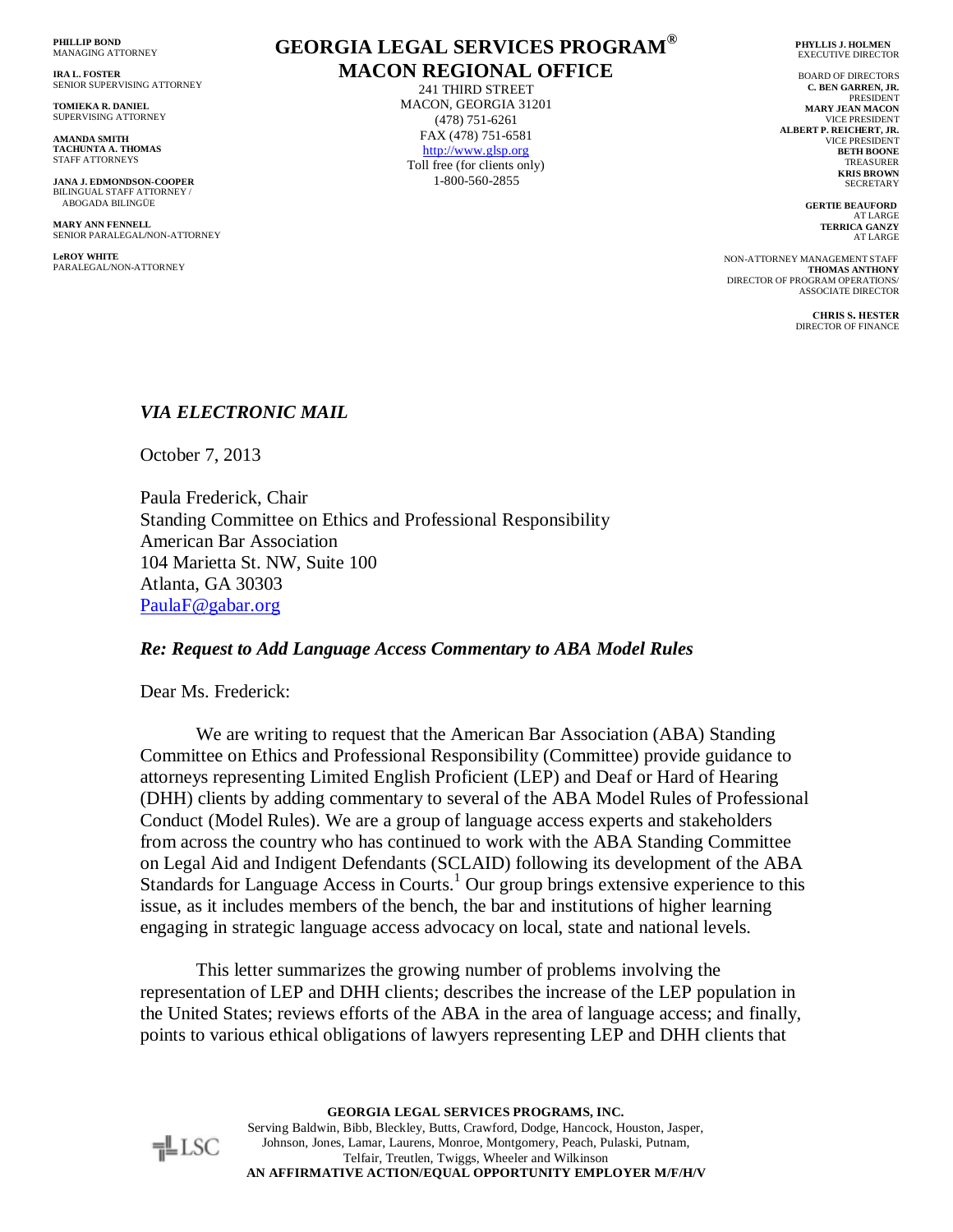implicate the need for language services and identifies several Rules where a comment should be added to address these ethical concerns. It does not provide proposed commentary at the present time. However, we will gladly forward specific language to the Committee as it becomes available from groups working at the state level.<sup>2</sup>

#### **1. State Bar associations are seeing an increase in ethical violations in the area of language access**.

A number of the 51 jurisdictions that have adopted the Model Rules<sup>3</sup> are dealing with an increasing number of disciplinary complaints involving language access. Areas of concern include reports of attorneys who falsely claim foreign language proficiency to attract LEP clients and then abandon the client mid-representation without having completed the work for which the attorney was contracted. Where the work is completed, many LEP clients who file bar complaints--in both civil and criminal legal matters- appear to have had no communication in their own language and as a result have little to no understanding of the legal work done on their behalf, or of the potential outcomes and risks involved. As a result, important legal rights can be lost or inadvertently forfeited, cases are not presented effectively, and innocent persons may be convicted.

Some attorneys use bilingual paralegals or legal secretaries without due regard for the requirements of attorney-client communication and the unauthorized practice of law. Ignorance of the importance of working with a qualified and trained interpreter or translator, combined with a disinclination to hire such services due to cost, has meant that some attorneys assume their practice is appropriate and they are somehow relieved of their responsibility to comply with ethical rules. Attorneys with inadequate language proficiency presume that their clients understand even when there is evidence to the contrary. Additionally, some truly bilingual attorneys undertake representation for LEP clients in areas of law in which the attorney is not qualified/competent to provide representation.

These problems are particularly acute as both LEP and DHH individuals can face barriers in access to the legal system and are vulnerable to incompetent and unethical representation due to ignorance of available resources. This has led to disciplinary investigations in several jurisdictions including New York,<sup>4</sup> Utah,<sup>5</sup> California,<sup>6</sup> Michigan<sup>7</sup> and Washington.<sup>8</sup> There are also several jurisdictions, such as South Carolina, which are known to have confronted this issue, but which do not have published complaints at this time. Specific guidance is needed in the Commentary of the Model Rules to address the above and other overlooked ethical considerations.<sup>9</sup>

## **2. The United States LEP population continues to grow**.

The need to provide language access in our legal system is growing as rapidly as our national LEP population. English proficiency is regularly captured in census data. "Limited English proficient" refers to an individual who does not speak English as their primary language and who has a limited ability to read, speak, write, or understand English.<sup>10</sup> From 1990 to 2000 our national LEP population grew 80 percent, with the Southeastern and Southwestern United States seeing some of the highest growth rates.<sup>11</sup> In 2010, LEP individuals accounted for 25.2 million, or nine percent, of the U.S. population over age five<sup>12</sup> and Spanish-speaking LEP individuals accounted for 66 percent of the total U.S. LEP population.<sup>13</sup> Overall, Spanish, Chinese, Vietnamese,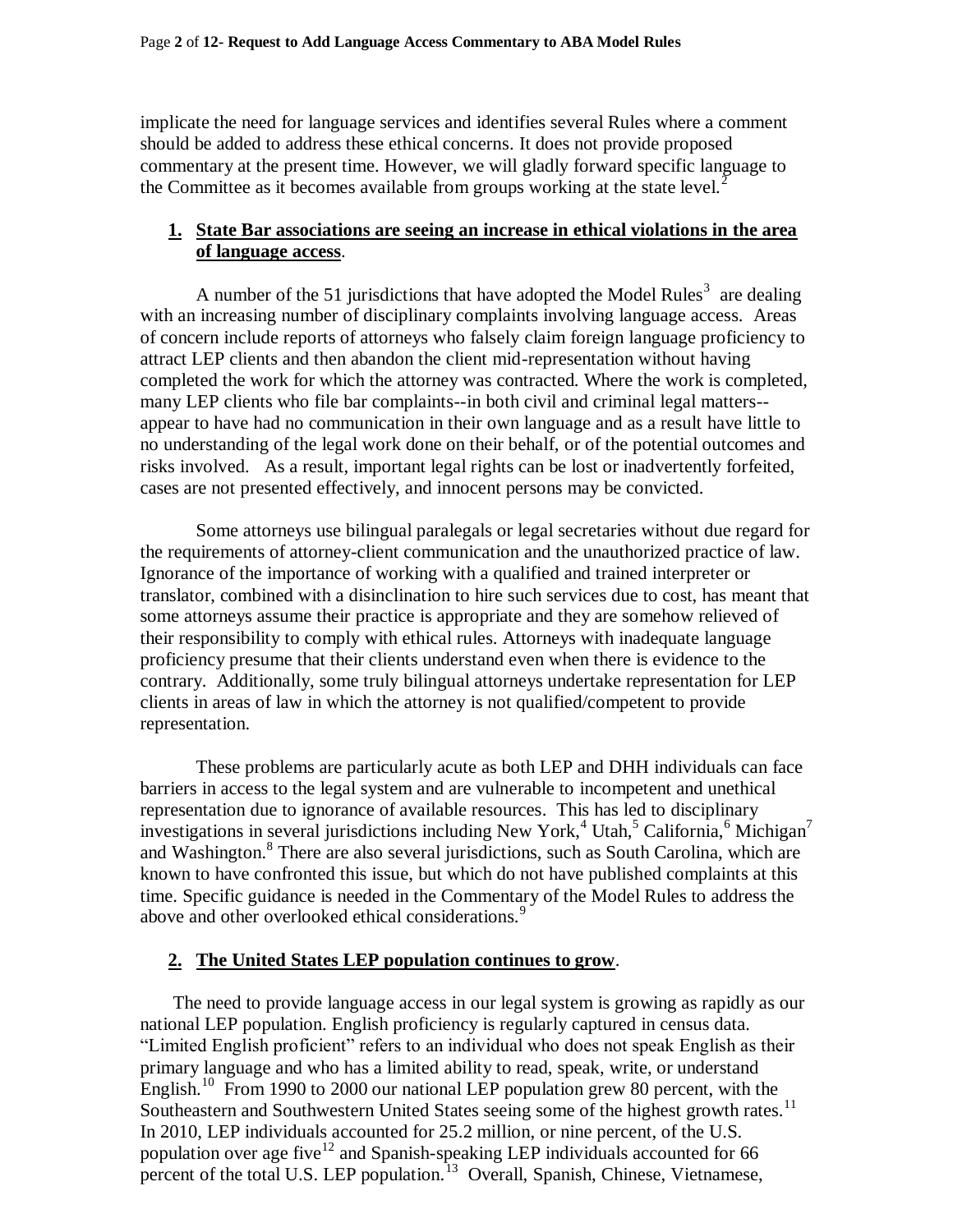Korean, and Tagalog were the top five languages spoken by 79 percent of all LEP individuals in  $2010$ .<sup>14</sup> The sixth through tenth most common languages were Russian, French Creole, Arabic, Portuguese, and African languages.<sup>15</sup> Although California, Texas, New York, Florida, Illinois, and New Jersey remain the top traditional destinations for LEP individuals,<sup>16</sup> every state has significant numbers of persons who are LEP.

# **3. Adding commentary to the Model Rules will supplement the ABA's important work in the area of language access**.

Work at the ABA has recognized the impact on access to justice as this growing LEP population comes into contact with the legal system. In February 2012, the ABA adopted the Standards for Language Access in Courts (Standards).<sup>17</sup> The Standards and extensive commentary provide guidance to courts in designing, implementing, and enforcing a comprehensive system of language access services that is suited to the needs in the communities they serve.<sup>18</sup>

The Standards also built on previous ABA efforts. In 2006, SCLAID developed and the House of Delegates adopted as ABA policy, the Standards for the Provision of Civil Legal Aid in 2006.<sup>19</sup> Standard 4.6 addressed civil legal aid providers' responsibility regarding communication with LEP clients, communication with LEP persons receiving non-representational services (e.g. intake), bilingual services, interpreter services, training and evaluation.<sup>20</sup> The Standards also addressed professional responsibility standards of attorneys in legal aid settings. $^{21}$ 

Adding commentary would extend this guidance to attorneys in private civil practice. Additionally, it would ensure that attorneys in criminal practice are held to equivalent ethical standards. We are encouraged by the Committee's recent consideration of other compelling and timely issues including the work done by the ABA Commission on Ethics 20/20 (Commission). Just as the Commission recognized that the Model Rules needed to be updated to address the increased use of technology in the legal profession,<sup>22</sup> we urge the Committee to recognize the critical importance of updating the Model Rules to address the ethical issues specific to the DHH community as well as the large and increasing LEP client community seeking representation by attorneys.

## **4. Adding language access commentary to the Model Rules would provide much needed guidance for attorneys in civil and criminal settings.**

There has been a great deal of conversation about language access in the context of civil rights, due process and access to justice, much of it focusing on the obligation of recipients of federal funds to provide LEP individuals with meaningful access to their services pursuant to Title VI of the Civil Rights Act of  $1964^{23}$  and other similar federal laws. The courts, along with state and federal agencies, have been given additional guidance and encouragement to address inadequacies. Meanwhile attorneys undertaking representation of LEP and DHH clients have received little guidance or support. Issuing commentary to the Model Rules can remedy this deficit in a meaningful way.

Many attorneys are unaware that representing LEP and DHH clients requires the use of language access services to fulfill their ethical obligations under the Model Rules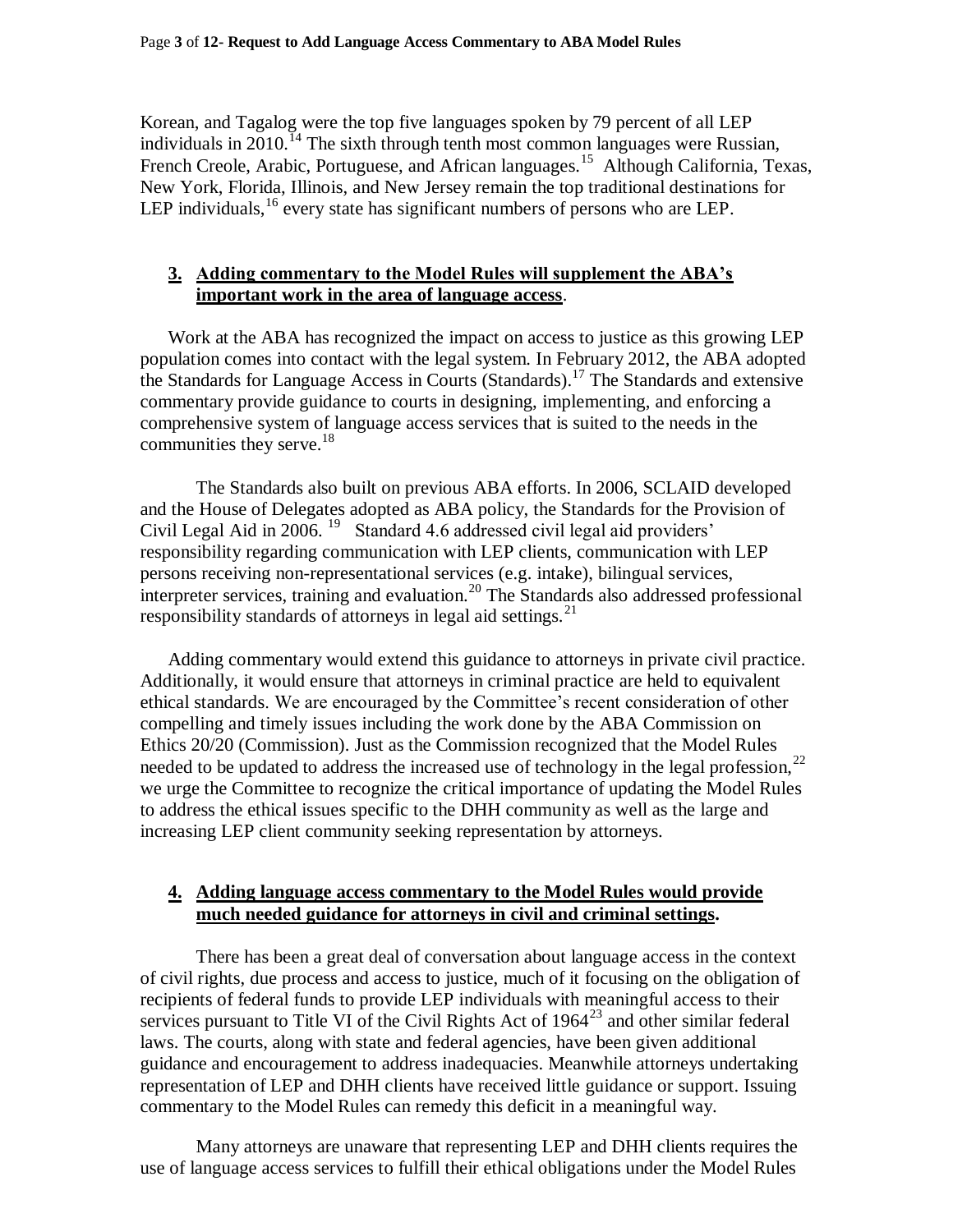and their jurisdiction's own rules for professional conduct. Specifically, representing an LEP or DHH client highlights an attorney's ethical duty to provide competent representation,<sup>24</sup> communicate effectively,<sup>25</sup> protect the confidentiality of information,<sup>26</sup> avoid conflicts of interest, $^{27}$  and take protective action as necessary to assist a client with diminished capacity.<sup>28</sup> It also raises questions about whether an LEP client can be charged for the cost of language access services as an ethical matter.<sup>29</sup>

#### **5. A review of Model Rules 1.0, 1.1, 1.4, 1.14, 1.6 and 1.7 demonstrates how language access commentary would be helpful.**

## *A. Rule 1.0 – Terminology*

Because Rule 1.0 defines the meaning of many frequently used terms throughout the Model Rules, we encourage the Committee to add commentary to this Model Rule addressing the meaning of these terms in the context of representing an LEP or DHH client. Specifically, we encourage the Committee to add commentary to the definitions of "confirmed in writing," <sup>30</sup> and "informed consent." <sup>31</sup> In order for an attorney to fulfill the obligation articulated by each of these terms, it is imperative that the attorney communicate effectively with the client. For example, if the attorney cannot communicate effectively with a client who has a limited ability to communicate in English, then it will be impossible for the attorney to communicate adequate information and explanation about the material risks of, and reasonable available alternatives to, proposed attorney conduct.<sup>32</sup> If the attorney does not adequately communicate with the client in that regard, then the client cannot provide informed consent to enter into an agreement to the proposed course of attorney conduct.<sup>33</sup>

## *B. Rule 1.1 – Competence*

Attorneys have an ethical duty to provide competent representation. "Competent representation requires the legal knowledge, skill, *thoroughness and preparation* reasonably necessary for the representation. (Emphasis Added)"<sup>34</sup> To be thorough and prepared, "competent handling of a particular matter includes inquiry into and analysis of the factual and legal elements of the problem."<sup>35</sup>

The current Comment to Rule 1.1 does not address how this ethical obligation relates to representing an LEP or DHH client. A comment is necessary to explain that an attorney cannot adequately inquire into or analyze the factual elements of a problem if the attorney and client cannot communicate effectively with each other in the same language (either directly or via an interpreter) because the client is LEP or DHH. Without accurate facts, the attorney cannot properly conduct a legal analysis of the case. The inability to ascertain accurate facts and conduct the proper legal analysis due to a language barrier impedes an attorney from fulfilling her ethical obligation to provide competent representation. To provide competent representation of an LEP or DHH client, an attorney should take the necessary steps to secure a qualified interpreter skilled in the client's language to communicate with the client.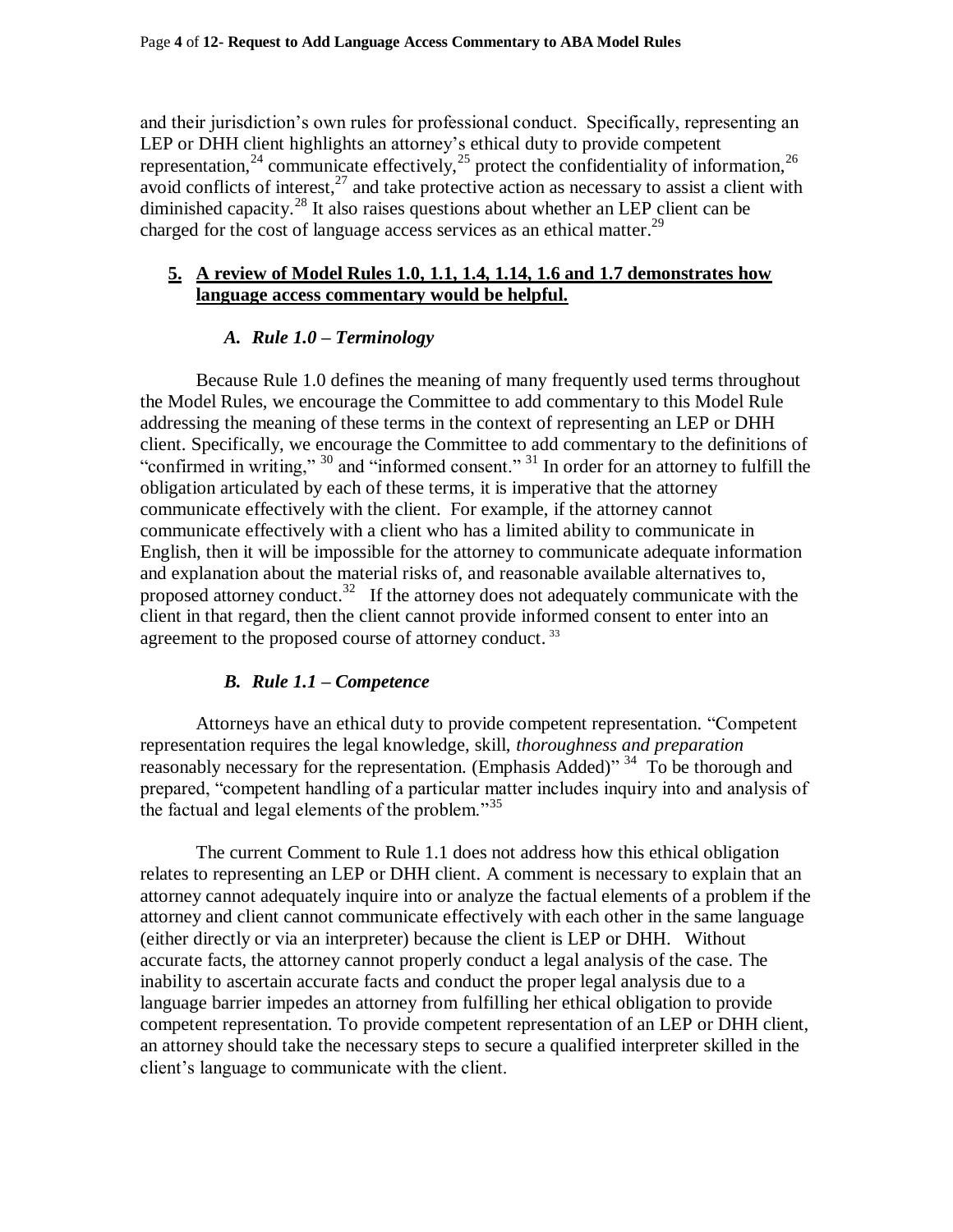#### *C. Rule 1.4 – Communication*

Rule 1.4 requires attorneys to communicate with their clients promptly and on an ongoing basis in the course of legal representation. Communication can be difficult with any client, but difficulties are increased when the client is LEP or DHH.  $36$  Specifically, attorneys have an ethical obligation, inter alia,  $37$  to "explain a matter to the extent reasonably necessary to permit the client to make informed decisions regarding the representation."<sup>38</sup> The commentary to Rule 1.4 explains that "the client should have sufficient information to participate intelligently in decisions concerning the objectives of the representation and the means by which they are to be pursued, to the extent the client is willing and able to do so."<sup>39</sup> The comments do not address this obligation as it relates to representing an LEP or DHH client.

Without foreign language or sign language interpretation and other necessary language services to facilitate attorney-client communications, attorneys who do not personally have competent language skills to communicate in their client's language cannot fulfill their ethical obligation to communicate with their LEP and DHH clients.<sup>40</sup> Necessary language services may include but are not limited to, translation of retainer agreements, letters to clients, pleadings, settlement agreements or any other documents relevant and critical to the representation of the client. An attorney's failure to communicate effectively with an LEP or DHH client impairs a client's ability to participate intelligently and fully in their representation. An attorney's failure to provide language services to LEP or DHH clients may also affect the client's right to due process, right to be present and right to effective assistance of counsel.<sup>41</sup>

#### *D. Rule 1.14 – Client with Diminished Capacity*

Where a client with diminished capacity, for any reason, is LEP or DHH, it raises language access concerns and attorneys need guidance from the Committee. Specifically, there is lack of guidance in the comments concerning the duty to take protective action.<sup>42</sup> Adding language access commentary to Model Rule 1.14 would provide clarity by providing guidance on taking protective action where the client's diminished capacity is exacerbated by the fact the client has limited ability to communicate in English. Using a trained and qualified interpreter is critical to ascertaining a client's capacity in the first place, since impressions about cognitive deficits, degree of comprehension, and capacity itself, are formed by oral communication with a client. An attorney representing an LEP or DHH client with diminished capacity should consider that taking "protective action" will include ensuring clients have adequate language assistance in order to communicate effectively with the attorney, the court or any other relevant entities to the action.

#### *E. Rule 1.6 – Confidentiality of Information*

Attorneys are prohibited from revealing information related to the representation of the client unless an approved exception applies.<sup>43</sup> Furthermore, attorneys are ethically obligated to make reasonable efforts to prevent the inadvertent or unauthorized disclosure of, or unauthorized access to, information relating to the representation of a client.<sup>44</sup> Transmitting information to and from a client through the use of children, family members, friends or strangers, will reveal confidential information. In addition, attorneys should consider that these individuals may themselves further intentionally or accidentally reveal confidential information to a third party. Attorneys representing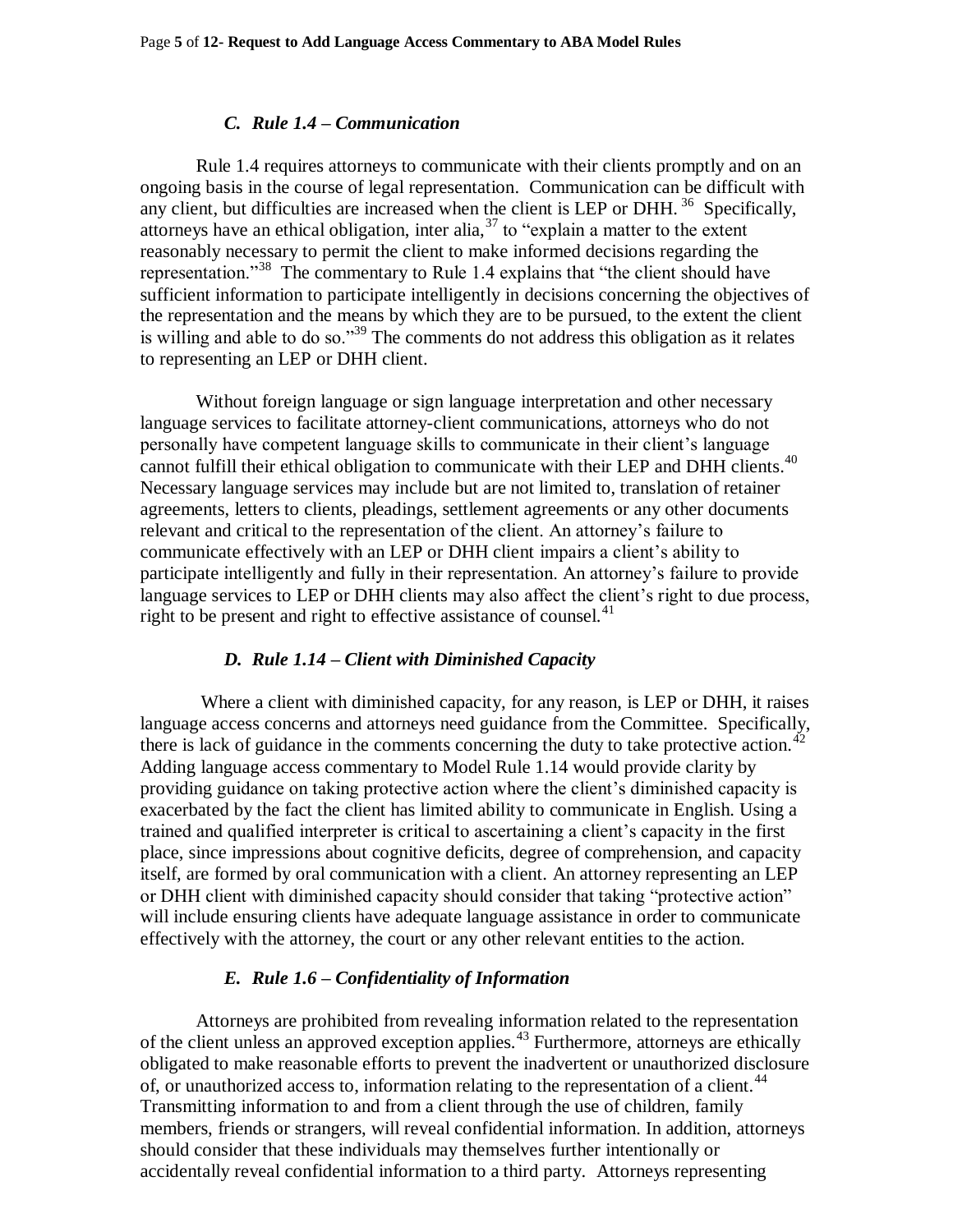clients with the limited ability to communicate in English should also be aware that the presence of such individuals in the conversation between an attorney and the client will destroy attorney-client privilege, which is not generally the case when the interpreter used is a qualified professional.<sup>45</sup>

Guidance from the Committee on this issue will make attorneys more cognizant that the risk of confidentially being breached is greater when the interpreter being used has not been professionally trained. Equally as important, guidance from the Committee will encourage attorneys representing LEP and DHH clients to become informed of the law in their jurisdiction governing interpreter use and attorney-client privilege.<sup>46</sup>

#### *F. Rule 1.7 – Conflict of Interest (Current Clients)*

In addition to the duty to provide competent representation, communicate effectively, take protective action as necessary and maintain the confidentiality of information, attorneys must also avoid concurrent conflicts of interest with a current client.<sup>47</sup> When an attorney serves as an interpreter in her own case or asks a client's family member to serve as an interpreter, it creates the potential for a conflict of interest.

Specifically, a concurrent conflict of interest exists when "there is a significant risk that the representation of one or more clients will be materially limited by the lawyer's responsibilities to another client, a former client or a third person or by a personal interest of the lawyer."<sup>48</sup> Bilingual attorneys are often asked by the court to serve as an interpreter in legal proceedings for their client and sometimes for the opposing party.<sup>49</sup>

Professional training as an interpreter is crucial to ensure that the interpreter is competent, accurate and impartial.<sup>50</sup> Additionally, professional interpreters have the ability to maneuver cultural differences in vocabulary which a bilingual attorney or other bilingual individual may not recognize.<sup>51</sup> It is unwise and unethical for bilingual attorneys to wear simultaneously the hat of interpreter during a legal proceeding. Moreover, an attorney cannot physically do simultaneous interpreting<sup>52</sup> and play the role of an attorney at the same time. The USDOJ has cited several examples of conduct that violated federal law including state Assistant District Attorneys interpreting for LEP defendants which the USDOJ concluded raised "serious conflict of interest concerns."<sup>53</sup> An interpreter has an ethical duty to be *impartial*. 54

The roles of an attorney and interpreter are largely antithetical. An attorney has an ethical duty to represent her client competently which includes advocating zealously for the *interests of the client* and presenting the facts of the legal problem in the light most favorable to the client. Conversely, an interpreter is a *neutral* communication medium through which the client and attorney/court communicate. A competent interpreter has an ethical duty to faithfully render the original (source-language) speech to the target language by conserving all the elements of the original message while accommodating the syntactic and semantic patterns of the target language.<sup>55</sup> The rendition should sound natural in the target language, and there should be no distortion of the original message through addition or omission, explanation or paraphrasing.<sup>56</sup> Therefore, an attorney representing a client with an interest in the outcome of case, personally or by virtue of the agency relationship that has formed with the client, cannot objectively serve as interpreter for their own client and especially not for the opposing party. Because such conduct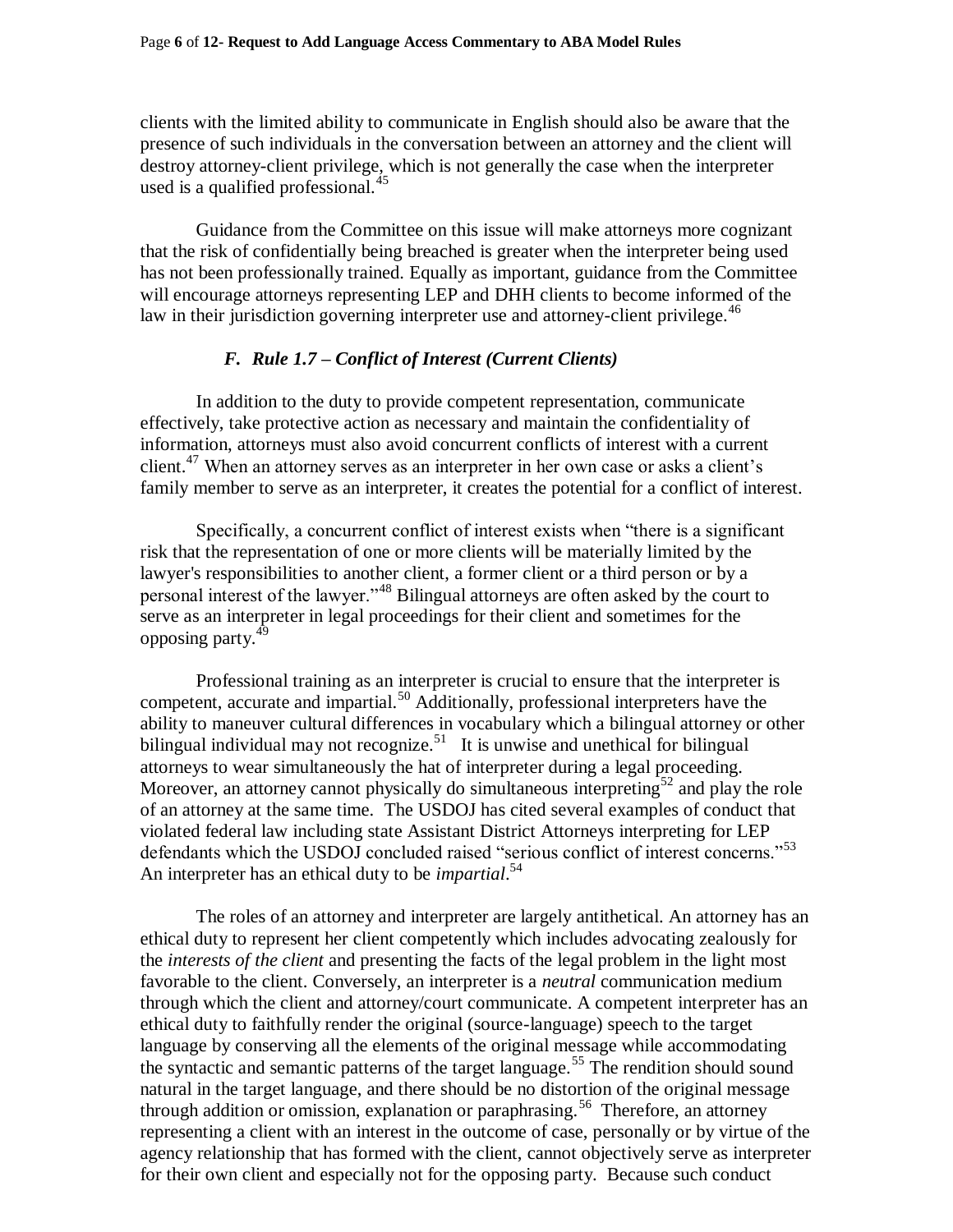creates a concurrent conflict of interest, we urge the Committee to add commentary to Model Rule 1.7 addressing this issue.

We appreciate the Committee's time and consideration of these issues. Adding commentary to the Model Rules on attorney ethical obligations to provide language access for LEP and DHH clients is both timely and necessary. Specific guidance from the Committee will assist attorneys in the 51 jurisdictions currently adopting the Model Rules in understanding that LEP and DHH clients are entitled to the same level of representation as other clients. The Committee adding commentary would demonstrate that providing language access services when the client is LEP or DHH is a logical and reasonable incident to the ethical obligations attorneys already undertake under the Model Rules. There are several groups with whom the Committee may consult and/or collaborate in considering adding language access commentary to the Model Rules. In addition to SCLAID and NCSC, N-LAAN<sup>57</sup> would also provide meaningful feedback and further insight regarding language access and guidance for attorneys in the Model Rules. Our group looks forward to your response and would be happy to continue to share ongoing work, in particular proposals for the language of the commentary, as it develops in response to concerns at the state level. Should you have any questions you may contact Jana J. Edmondson-Cooper via e-mail at [jedmondson-cooper@glsp.org](mailto:jedmondson-cooper@glsp.org) or directly by phone at (478) 751-6500, Ext. 6499.

Respectfully,

/s/ Jana J. Edmondson-Cooper Jana J. Edmondson-Cooper Bilingual Staff Attorney Georgia Legal Services Program

/s/ Gillian Dutton (*with permission*) Gillian Dutton Associate Professor of Lawyering Skills Director, Externship Program Seattle University School of Law

/s/ Lisa Wood (*with permission*) Lisa Wood, Chair Standing Committee on Legal Aid and Indigent Defendants American Bar Association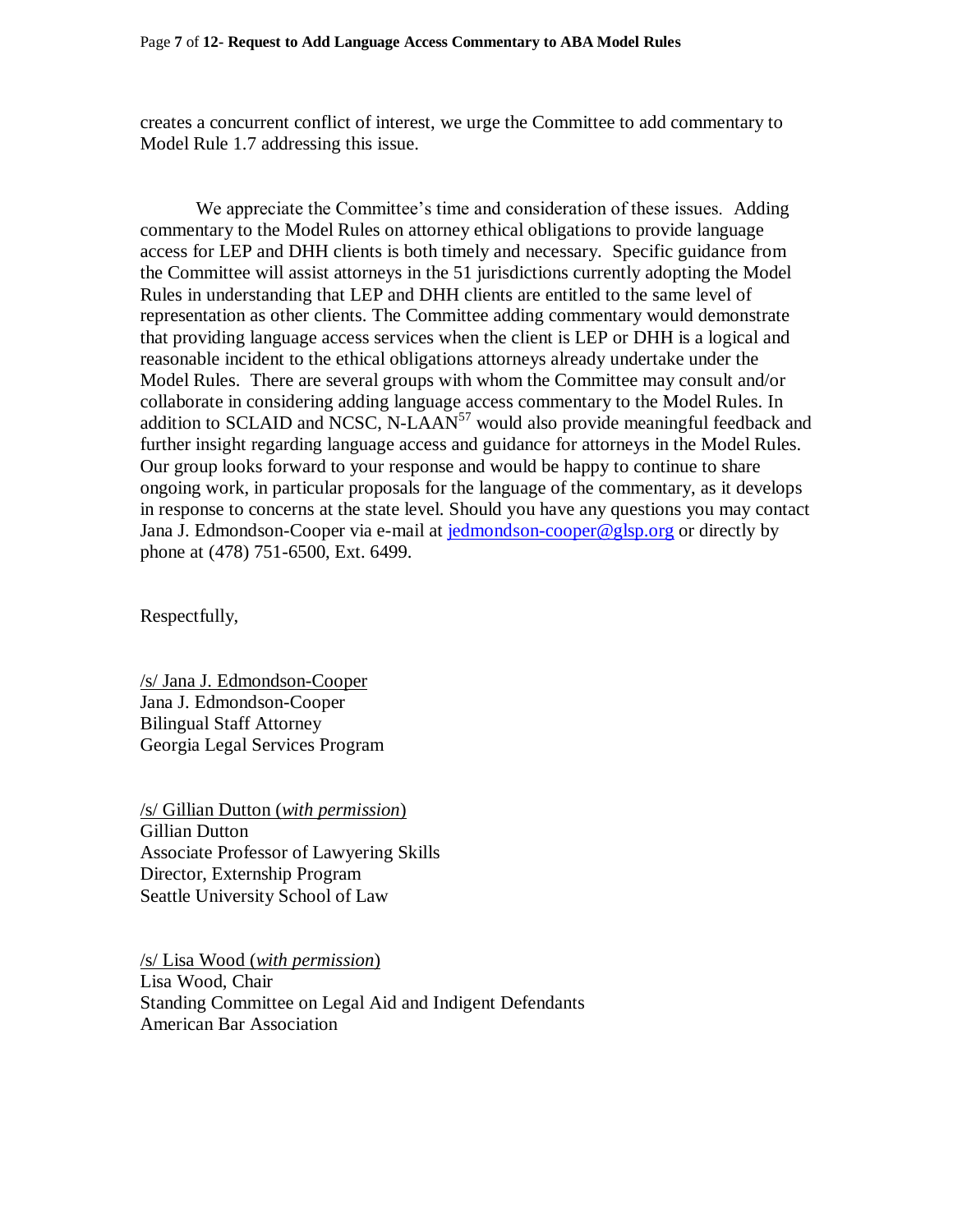#### Page **8** of **12- Request to Add Language Access Commentary to ABA Model Rules**

 $\overline{a}$ 

 $1$  The ABA Standards on Language Access deferred the comprehensive treatment of issues of deaf and hard of hearing litigants until a later time but we believe that both efficiency and the similarity of many of the ethical issues in working with interpreters and bilingual staff warrant the need for additional commentary to address both situations.

 $2<sup>2</sup>$  In the attached Appendix A, the Committee will find a brief background on the work done at the national and state level by entities including, but not limited to, the National Center for State Courts (NCSC), Conference of Chief Justices, and U.S. Department of Justice (USDOJ).

3 *See*, Alphabetical List of States Adopting Model Rules *available at* [http://www.americanbar.org/groups/professional\\_responsibility/publications/model\\_rules\\_of\\_professional\\_](http://www.americanbar.org/groups/professional_responsibility/publications/model_rules_of_professional_conduct/alpha_list_state_adopting_model_rules.html) [conduct/alpha\\_list\\_state\\_adopting\\_model\\_rules.html](http://www.americanbar.org/groups/professional_responsibility/publications/model_rules_of_professional_conduct/alpha_list_state_adopting_model_rules.html) (Last visited August 1, 2013).

4 *The Association of the Bar of the City of New York, Formal Opinion 1995-12, Committee on Judicial and Professional Ethics* (July 6, 1995)( A lawyer who represents a client with whom direct communications cannot be maintained in a mutually understood language, must evaluate the need for a qualified interpreter service and take steps to secure the services of an interpreter, when needed for the effective lawyer-client communications, to provide competent and zealous representation, preserve client confidences and avoid unlawful discrimination or prejudice in the practice of law.)

<sup>5</sup> *Utah State Bar Ethics Advisory Opinion Committee, Opinion Number 96-06* (July 6, 1996)( An attorney need not have any personal knowledge of language skills relating to the language ability of the client. It is necessary, however, for an attorney to be able to communicate adequately with the client. [FN1] Therefore, consideration should be given to language impediments that would materially affect the attorney's ability to communicate adequately in the specific circumstances of the client's case. The method by which this must be done will depend upon the circumstances of each situation. [FN2]). \*

FN1 Communication. (a) A lawyer shall keep a client reasonably informed about the status of a matter and promptly comply with reasonable requests for information. (b) A lawyer shall explain a matter to the extent reasonably necessary to enable the client to make informed decisions regarding the representation. Utah Rules of Professional Conduct 1.4.

FN2 The analysis and general conclusion of this opinion apply as well to dealing with clients who are speech- or hearing-impaired.

6 *See*, *In the Matter of Whitehead* (Rev. Dept. 1991) 1 Cal. State Bar Ct. Rptr. 354, 368 (Lawyer found culpable of repeatedly failing to perform services competently based, in part, on a finding that the lawyer inadequately supervised associates assigned to perform services for Spanish-speaking clients, where the associates lacked the necessary ability to communicate in Spanish.);

*See*, *In re Brockway* (Rev. Dept. 2006) 4 Cal. State Bar Ct. Rptr. 944 (Moral turpitude found and aggravated by additional uncharged misconduct as the result of lawyer's overreaching of his clients. Lawyer knew of his clients' English language limitations but nevertheless used technical legalese in his engagement agreements for his own benefit and to the detriment of his clients.);

*See, California State Bar Standing Committee on Professional Responsibility and Conduct, Formal Opinion Number 1984-77* (1984) ("In any matter which requires client understanding, the attorney must take all reasonable steps to insure that the client comprehends the legal concepts involved and the advice given, irrespective of the mode of communication used, so that the client is in a position to make an informed decision. Appreciation of the client's language may have a substantial bearing on the capability of the attorney to communicate with the client concerning such facts, legal concepts and advice. The attorney may need to communicate in a particular language or dialect and for this purpose may need to use an interpreter skilled in particular language or dialect. Other means reasonably available to counsel, such as a person skilled in sign language or in translating a written document, may need to be used in order for counsel to act competently in a particular case. [FN1] Another alternative is to refer the case to or associate a bilingual attorney who can assist with the language problem, as is done in other areas when a lawyer is confronted with a matter calling for skills outside of his or her personal experience or ability."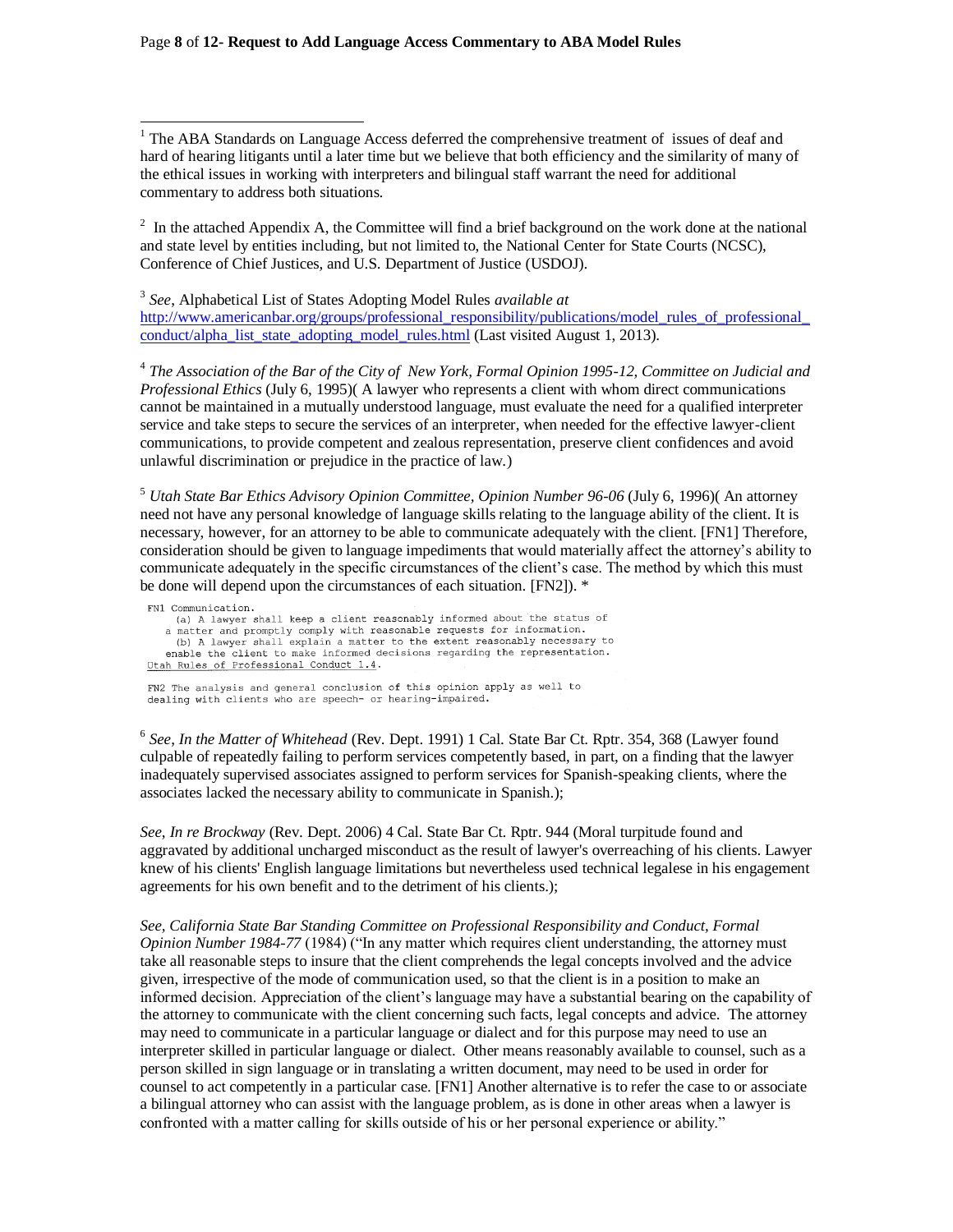7 *See*, *State of Michigan Attorney Discipline Board, Report of Tri-County Hearing Panel #14, Case No. 05- 26-GA* (March 23, 2007)(In March 1995, respondent (attorney) instructed his client to sign an authorization to settle the claim against the insurer for \$150,000, of which \$75,000 was due on or before April 1, 1995. The complaint charged that the client's native language is Arabic, that she was not fluent in English, and that respondent did not explain the document to her. Count One of the complaint alleged that respondent failed to explain the matter to the extent reasonably necessary to permit client to make informed decisions about the representation in violations of MRPC 1.4(b).)

8 *See*, *Discipline Notice-Mark A. Quigley,* Washington State Bar Association (January 13, 2003) *available at* <https://www.mywsba.org/DisciplineNotice/DisciplineDetail.aspx?dID=569> (Last visited September 20, 2013) (Washington attorney voluntarily resigned in lieu of disbarment for completely delegating all interactions with Russian speaking clients to Russian speaking non-lawyers and failing to supervise the non-lawyers, among other ethical violations).

9 *See*, Uyehara, Paul M. *Legal Help for Speakers of Other Languages: Three Ethical Traps*, Cornerstone Volume 29, Number 1, pp. 8-9 (2007).

 $10$  [www.lep.gov](http://www.lep.gov/) (Last visited July 30, 2013).

<sup>11</sup> Pandya, Chhandasi, Jeanne Batalova, and Margie McHugh. 2011. "Limited English Proficient Individuals in the United States: Number, Share, Growth, and Linguistic Diversity." Washington, DC: Migration Policy Institute. *available at* <http://www.migrationinformation.org/integration/LEPdatabrief.pdf> (Last visited August 6, 2013).

<sup>12</sup> *Id.*

<sup>13</sup> *Id.*

<sup>14</sup> *Id.*

- <sup>15</sup> *Id*.
- <sup>16</sup> *Id.*

<sup>17</sup> ABA Standards for Language Access in Courts (February 2012) available at [http://www.americanbar.org/content/dam/aba/administrative/legal\\_aid\\_indigent\\_defendants/ls\\_sclaid\\_stand](http://www.americanbar.org/content/dam/aba/administrative/legal_aid_indigent_defendants/ls_sclaid_standards_for_language_access_proposal.authcheckdam.pdf) ards for language access proposal.authcheckdam.pdf (Last visited July 30, 2013).

<sup>18</sup> *See*, [http://www.americanbar.org/groups/legal\\_aid\\_indigent\\_defendants/initiatives/language\\_access.html](http://www.americanbar.org/groups/legal_aid_indigent_defendants/initiatives/language_access.html) (Last visited July 30, 2013).

<sup>19</sup> Standards for the Provision of Civil Legal Aid, ABA SCLAID (August 2006) *available at* [http://www.legalaidnc.org/public/participate/legal\\_services\\_community/ABA\\_StandardsfortheProvisionof](http://www.legalaidnc.org/public/participate/legal_services_community/ABA_StandardsfortheProvisionofCivilLegalAid_Aug_2006.pdf) [CivilLegalAid\\_Aug\\_2006.pdf](http://www.legalaidnc.org/public/participate/legal_services_community/ABA_StandardsfortheProvisionofCivilLegalAid_Aug_2006.pdf) (Last visited August 5, 2013).

 $^{20}$  *Id.* 

<sup>21</sup> *Id.*

<sup>22</sup> Summary of Actions by the ABA Commission on Ethics 20/20 (December 28, 2011) (p.3) *available at*  [http://www.americanbar.org/content/dam/aba/administrative/ethics\\_2020/20111228\\_summary\\_of\\_ethics\\_2](http://www.americanbar.org/content/dam/aba/administrative/ethics_2020/20111228_summary_of_ethics_20_20_commission_actions_december_2011_final.authcheckdam.pdf) [0\\_20\\_commission\\_actions\\_december\\_2011\\_final.authcheckdam.pdf](http://www.americanbar.org/content/dam/aba/administrative/ethics_2020/20111228_summary_of_ethics_20_20_commission_actions_december_2011_final.authcheckdam.pdf) (Last visited August 7, 2013).

<sup>&</sup>lt;sup>23</sup> 42 U.S.C. 2000-d, et seq.

<sup>&</sup>lt;sup>24</sup> ABA Model Rule 1.1.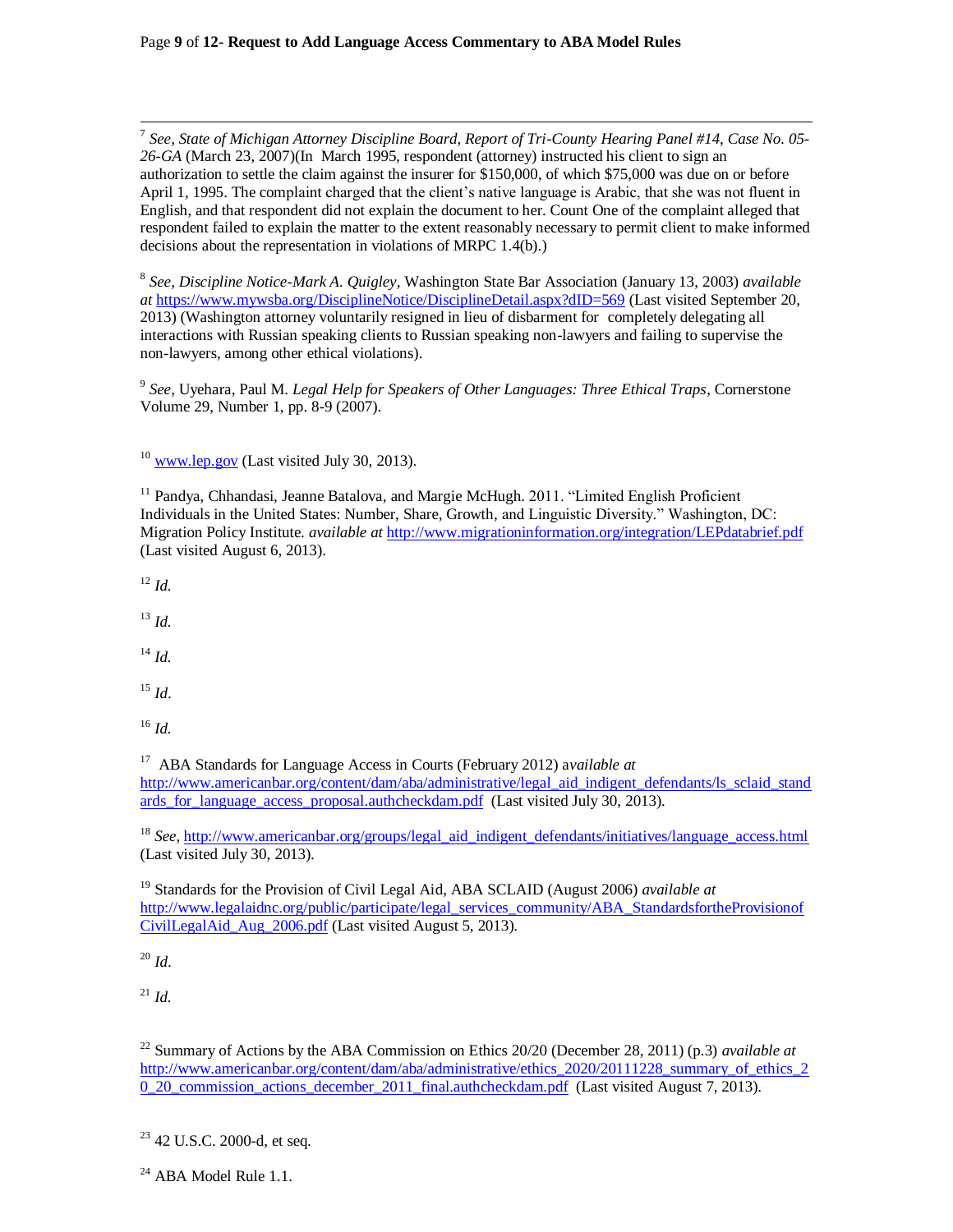<sup>25</sup> ABA Model Rule 1.4.

 $\overline{a}$ 

<sup>26</sup> ABA Model Rule 1.6.

 $27$  ABA Model Rule 1.7.

<sup>28</sup> ABA Model Rule 1.14.

<sup>29</sup> ABA Model Rule 1.5 *available at* 

[http://www.americanbar.org/groups/professional\\_responsibility/publications/model\\_rules\\_of\\_professional\\_](http://www.americanbar.org/groups/professional_responsibility/publications/model_rules_of_professional_conduct/rule_1_5_fees.htm) conduct/rule 1\_5\_fees.htm (Last visited September 11, 2013).

This would include attorneys charging interpreter fees to an LEP client or billing extra time related to the interpreting. Compliance with the American with Disabilities Act does not permit this in the case of a client who is DHH. 28 C.F.R. Sec. 36.301(c). Furthermore, if a fee is imposed on an LEP client, how will that affect indigent LEP clients?

<sup>30</sup> ABA Model Rule 1.0(b) *available at*

[http://www.americanbar.org/groups/professional\\_responsibility/publications/model\\_rules\\_of\\_professional\\_](http://www.americanbar.org/groups/professional_responsibility/publications/model_rules_of_professional_conduct/rule_1_0_terminology.html) conduct/rule 1 0 terminology.html (Last visited September 9, 2013).

<sup>31</sup> ABA Model Rule 1.0(e) *available at* 

[http://www.americanbar.org/groups/professional\\_responsibility/publications/model\\_rules\\_of\\_professional\\_](http://www.americanbar.org/groups/professional_responsibility/publications/model_rules_of_professional_conduct/rule_1_0_terminology.html) conduct/rule 1 0 terminology.html (Last visited September 9, 2013).

<sup>32</sup> *Id.*

<sup>33</sup> *Id.*

<sup>34</sup> ABA Model Rule 1.1 *available at*

[http://www.americanbar.org/groups/professional\\_responsibility/publications/model\\_rules\\_of\\_professional\\_](http://www.americanbar.org/groups/professional_responsibility/publications/model_rules_of_professional_conduct/rule_1_1_competence.html) conduct/rule 1 1 competence.html (Last visited August 1, 2013).

<sup>35</sup> ABA Model Rule 1.1, Commentary [5] Thoroughness and Preparation *available at*  [http://www.americanbar.org/groups/professional\\_responsibility/publications/model\\_rules\\_of\\_professional\\_](http://www.americanbar.org/groups/professional_responsibility/publications/model_rules_of_professional_conduct/rule_1_1_competence/comment_on_rule_1_1.html) conduct/rule 1 1 competence/comment on rule 1 1.html (Last visited August 1, 2013).

<sup>36</sup> *See also*, Edmondson, Jana J., "Working with an Interpreter: Providing Effective Communication and Ensuring Limited English Proficient Clients Have Meaningful Access to Justice," Georgia Bar Journal, Vol. 18,,No. 5, pp. 18-24 (Feb. 2013) *available at*

[http://www.gabar.org/newsandpublications/georgiabarjournal/loader.cfm?csModule=security/getfile&pageI](http://www.gabar.org/newsandpublications/georgiabarjournal/loader.cfm?csModule=security/getfile&pageID=23251) [D=23251](http://www.gabar.org/newsandpublications/georgiabarjournal/loader.cfm?csModule=security/getfile&pageID=23251) (Last visited August 1, 2013).

<sup>37</sup> ABA Model Rule 1.4(a) requires an attorney to "(1) promptly inform the client of any decision or circumstance with respect to which the client's informed consent, as defined in Rule 1.0(e), is required by these Rules; (2) reasonably consult with the client about the means by which the client's objectives are to be accomplished; (3) keep the client reasonably informed about the status of the matter; (4) promptly comply with reasonable requests for information; and  $(5)$  consult with the client about any relevant limitation on the lawyer's conduct when the lawyer knows that the client expects assistance not permitted by the Rules of Professional Conduct or other law." *available at* 

[http://www.americanbar.org/groups/professional\\_responsibility/publications/model\\_rules\\_of\\_professional\\_](http://www.americanbar.org/groups/professional_responsibility/publications/model_rules_of_professional_conduct/rule_1_4_communications.html) [conduct/rule\\_1\\_4\\_communications.html](http://www.americanbar.org/groups/professional_responsibility/publications/model_rules_of_professional_conduct/rule_1_4_communications.html) (Last visited August 1, 2013).

<sup>38</sup> ABA Model Rule 1.4(b) *available at*

[http://www.americanbar.org/groups/professional\\_responsibility/publications/model\\_rules\\_of\\_professional\\_](http://www.americanbar.org/groups/professional_responsibility/publications/model_rules_of_professional_conduct/rule_1_4_communications.html) conduct/rule 1 4 communications.html (Last visited August 1, 2013)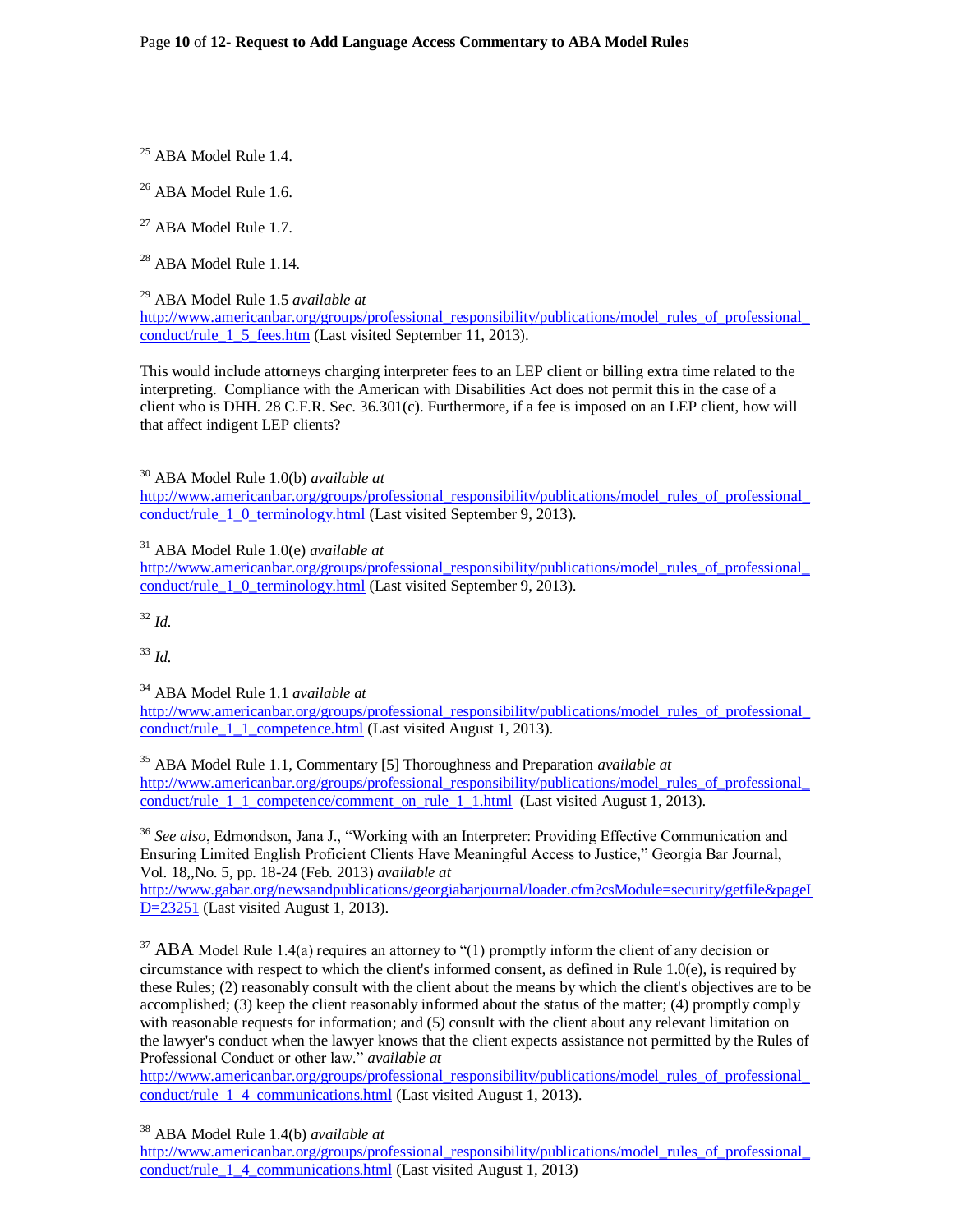<sup>39</sup> ABA Model Rule 1.4, Commentary [5] Explaining Matters *available at [http://www.americanbar.org/groups/professional\\_responsibility/publications/model\\_rules\\_of\\_professional](http://www.americanbar.org/groups/professional_responsibility/publications/model_rules_of_professional_conduct/rule_1_4_communications/comment_on_rule_1_4.html) [\\_conduct/rule\\_1\\_4\\_communications/comment\\_on\\_rule\\_1\\_4.html](http://www.americanbar.org/groups/professional_responsibility/publications/model_rules_of_professional_conduct/rule_1_4_communications/comment_on_rule_1_4.html)* (Last visited August 1, 2013).

<sup>40</sup> *See,* Endnote 37, *supra*

 $\overline{a}$ 

<sup>41</sup> *See*, Edmondson, Jana J., "Working with an Interpreter: Providing Effective Communication and Ensuring Limited English Proficient Clients Have Meaningful Access to Justice," Georgia Bar Journal, Vol. 18,,No. 5, pp. 18-24 (Feb. 2013) *available at*

[http://www.gabar.org/newsandpublications/georgiabarjournal/loader.cfm?csModule=security/getfile&pageI](http://www.gabar.org/newsandpublications/georgiabarjournal/loader.cfm?csModule=security/getfile&pageID=23251) [D=23251](http://www.gabar.org/newsandpublications/georgiabarjournal/loader.cfm?csModule=security/getfile&pageID=23251)*.* (Last visited August 1, 2013).

 $42$  ABA Model Rule 1.14, Comment [5] Taking Protective Action – "If a lawyer reasonably believes that a client is at risk of substantial physical, financial or other harm unless action is taken, and that a normal client-lawyer relationship cannot be maintained as provided in paragraph (a) because the client *lacks sufficient capacity to communicate or to make adequately considered decisions in connection with the representation*, then paragraph (b) permits the lawyer to take protective measures deemed necessary." (Emphasis added) *available at*

[http://www.americanbar.org/groups/professional\\_responsibility/publications/model\\_rules\\_of\\_professional\\_](http://www.americanbar.org/groups/professional_responsibility/publications/model_rules_of_professional_conduct/rule_1_14_client_with_diminished_capacity/comment_on_rule_1_14.html) conduct/rule 1 14 client with diminished capacity/comment on rule 1 14.html (Last visited August 1, 2013).

<sup>43</sup> ABA Model Rule 1.6(a) *available at*

[http://www.americanbar.org/groups/professional\\_responsibility/publications/model\\_rules\\_of\\_professional\\_](http://www.americanbar.org/groups/professional_responsibility/publications/model_rules_of_professional_conduct/rule_1_6_confidentiality_of_information.html) conduct/rule 1\_6\_confidentiality\_of\_information.html (Last visited August 1, 2013).

<sup>44</sup> ABA Model Rule 1.6(c) *available at*

[http://www.americanbar.org/groups/professional\\_responsibility/publications/model\\_rules\\_of\\_professional\\_](http://www.americanbar.org/groups/professional_responsibility/publications/model_rules_of_professional_conduct/rule_1_6_confidentiality_of_information.html) conduct/rule 1\_6\_confidentiality\_of\_information.html (Last visited August 1, 2013).

<sup>45</sup> *Protecting Privilege: Using Interpreters Responsibly available at*

[http://www.americanbar.org/content/dam/aba/migrated/domviol/pdfs/protecting\\_privilege.authcheckdam.p](http://www.americanbar.org/content/dam/aba/migrated/domviol/pdfs/protecting_privilege.authcheckdam.pdf) [df](http://www.americanbar.org/content/dam/aba/migrated/domviol/pdfs/protecting_privilege.authcheckdam.pdf) *(Last visited August 1, 2013).* 

<sup>46</sup> For example, in Georgia communications between client and the attorney are privileged if the interpreter is acting as the agent of the attorney. *See*, *Georgia Supreme Court Code of Responsibility for Interpreters, Standard X (A-D)* available at

[http://w2.georgiacourts.org/coi/index.php?option=com\\_content&view=article&id=59&Itemid=70](http://w2.georgiacourts.org/coi/index.php?option=com_content&view=article&id=59&Itemid=70) (Last visited August 1, 2013)

<sup>47</sup> Model Rule 1.7 *available at*

[http://www.americanbar.org/groups/professional\\_responsibility/publications/model\\_rules\\_of\\_professional\\_](http://www.americanbar.org/groups/professional_responsibility/publications/model_rules_of_professional_conduct/rule_1_7_conflict_of_interest_current_clients.html) conduct/rule 1 7 conflict of interest current clients.html (Last visited August 2, 2013)

<sup>48</sup> Model Rule 1.7(a)(2) *available at* See, Endnote 67 *supra*.

<sup>49</sup> Additionally, it is not uncommon for attorneys to use family members (who are also clients) to interpret in a case, such as in a divorce.

 $50$  There is a common misconception that bilingualism equals competency. However, the ABA Standards for Language Access in Courts and the USDOJ have been clear that it does not.

*See*, ABA Standard 4, Commentary (p. 37); Standard 4.1, Commentary (p. 38); Standard 8.1 (p.81) a*vailable at*

[http://www.americanbar.org/content/dam/aba/administrative/legal\\_aid\\_indigent\\_defendants/ls\\_sclaid\\_stand](http://www.americanbar.org/content/dam/aba/administrative/legal_aid_indigent_defendants/ls_sclaid_standards_for_language_access_proposal.authcheckdam.pdf) ards for language access proposal.authcheckdam.pdf (Last visited July 30, 2013).